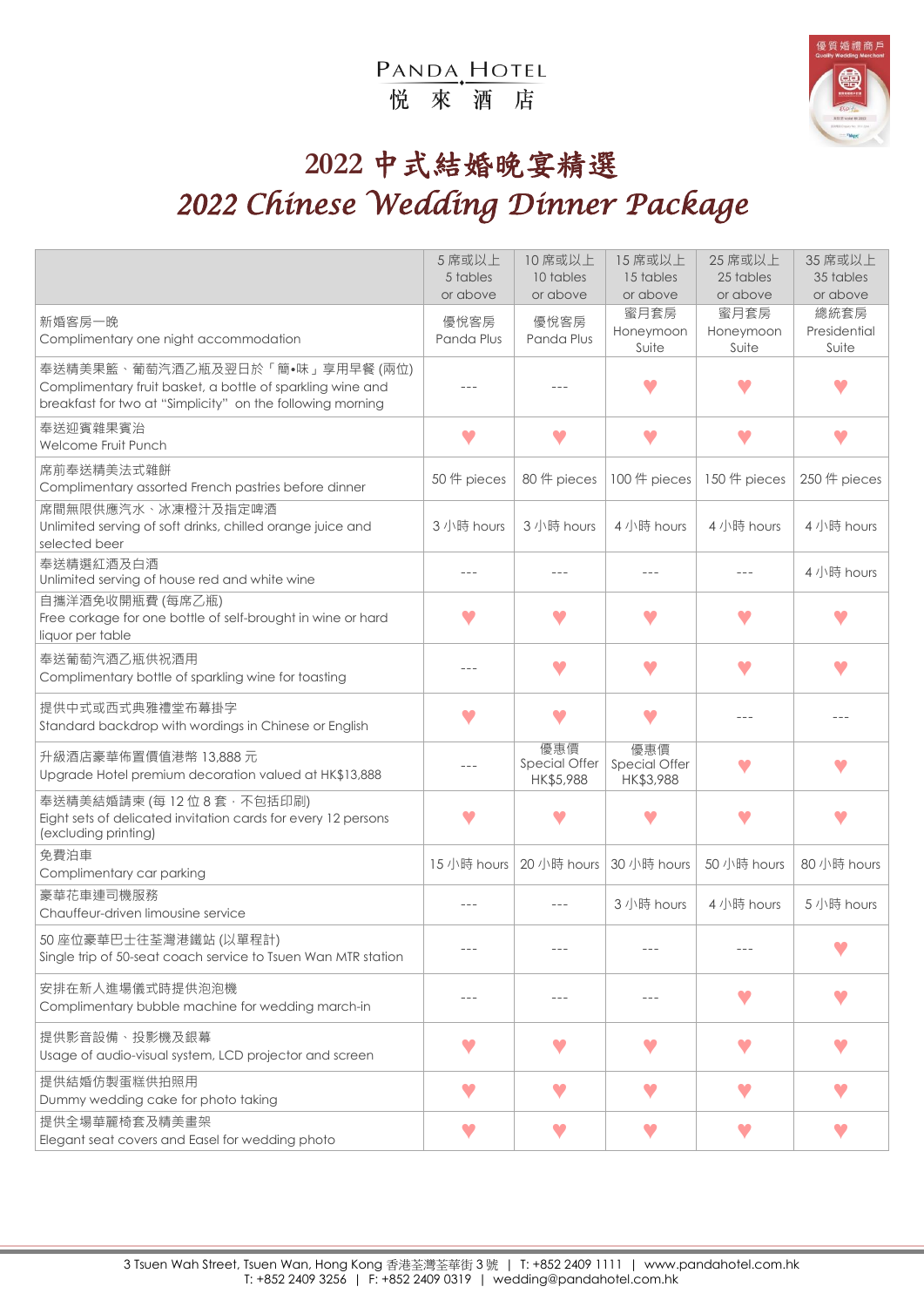#### PANDA HOTEL 悦來酒店

# **2022** 中式結婚晚宴精選 *2022 Chinese Wedding Dinner Package*

|                                                                                                                                                                                                                                                                                                                                          | 5 席或以上<br>5 tables<br>or above | 10 席或以上<br>10 tables<br>or above | 15 席或以上<br>15 tables<br>or above | 25 席或以上<br>25 tables<br>or above | 35 席或以上<br>35 tables<br>or above |  |  |
|------------------------------------------------------------------------------------------------------------------------------------------------------------------------------------------------------------------------------------------------------------------------------------------------------------------------------------------|--------------------------------|----------------------------------|----------------------------------|----------------------------------|----------------------------------|--|--|
| 奉送精美嘉賓題名冊<br>Embroidered guest signature book                                                                                                                                                                                                                                                                                            |                                |                                  |                                  |                                  |                                  |  |  |
| 免費麻雀耍樂及香茗招待<br>Mahjong facilities and serving of Chinese tea                                                                                                                                                                                                                                                                             |                                |                                  |                                  |                                  |                                  |  |  |
| 於婚宴當日下午時段惠顧「簡•味」或「殷悅」,可享八折優惠<br>20% discount for lunch at "Simplicity" or "YinYue" on wedding<br>day                                                                                                                                                                                                                                     |                                |                                  |                                  |                                  |                                  |  |  |
| 惠顧彌月會或百日宴可享九折優惠<br>10% discount on Full Moon or 100 Days Banquet                                                                                                                                                                                                                                                                         |                                |                                  |                                  |                                  |                                  |  |  |
| 婚禮服務公司優惠券:<br>Discount coupons from wedding services vendors:                                                                                                                                                                                                                                                                            |                                |                                  |                                  |                                  |                                  |  |  |
| 【壹誓證婚】婚姻監禮人服務優惠<br>【金都婚咭中心 / 金成印刷燙金有限公司 】 囍帖印刷服務優惠<br>【I-Primo】結婚戒指優惠<br>【奇華餅家】中式結婚餅券優惠<br>【S.We Bridal】婚紗禮服外租、婚紗攝影、婚禮攝錄影、新娘化妝<br>【安記海味】嫁囍結婚禮籃優惠<br>$\bullet$<br>髮型設計服務優惠<br>【Ingrid Millet】"完美新娘蛻變術"美容療程優惠<br>【MUSEE】免費體驗脫毛療程、纖體療程優惠<br>【Ps Wedding Decoration】場地佈置優惠<br>【Your Wedding Partners】婚禮統籌服務 / 專業司儀服務優惠<br>【毅力醫護健康集團】婚前檢查服務優惠 |                                |                                  |                                  |                                  |                                  |  |  |

- 優惠期至 2022 年 12 月 31 日<br>● 以上優惠不適用於已確實之婚宴 The above privileges are not o
- 
- 
- 

#### **備註: Remarks:**

- 
- 以上優惠不適用於已確實之婚宴 The above privileges are not applicable to the existing confirmed booking<br>● 以上優惠如有任何更改 · 恕不另行通知 The above privileges are subject to change without prior notice
	- $\bullet$  The above privileges are subject to change without prior notice
- 如有任何爭議, 悅來酒店將保留一切最終決定權 → In case of any disputes, Panda Hotel reserves the right of final decision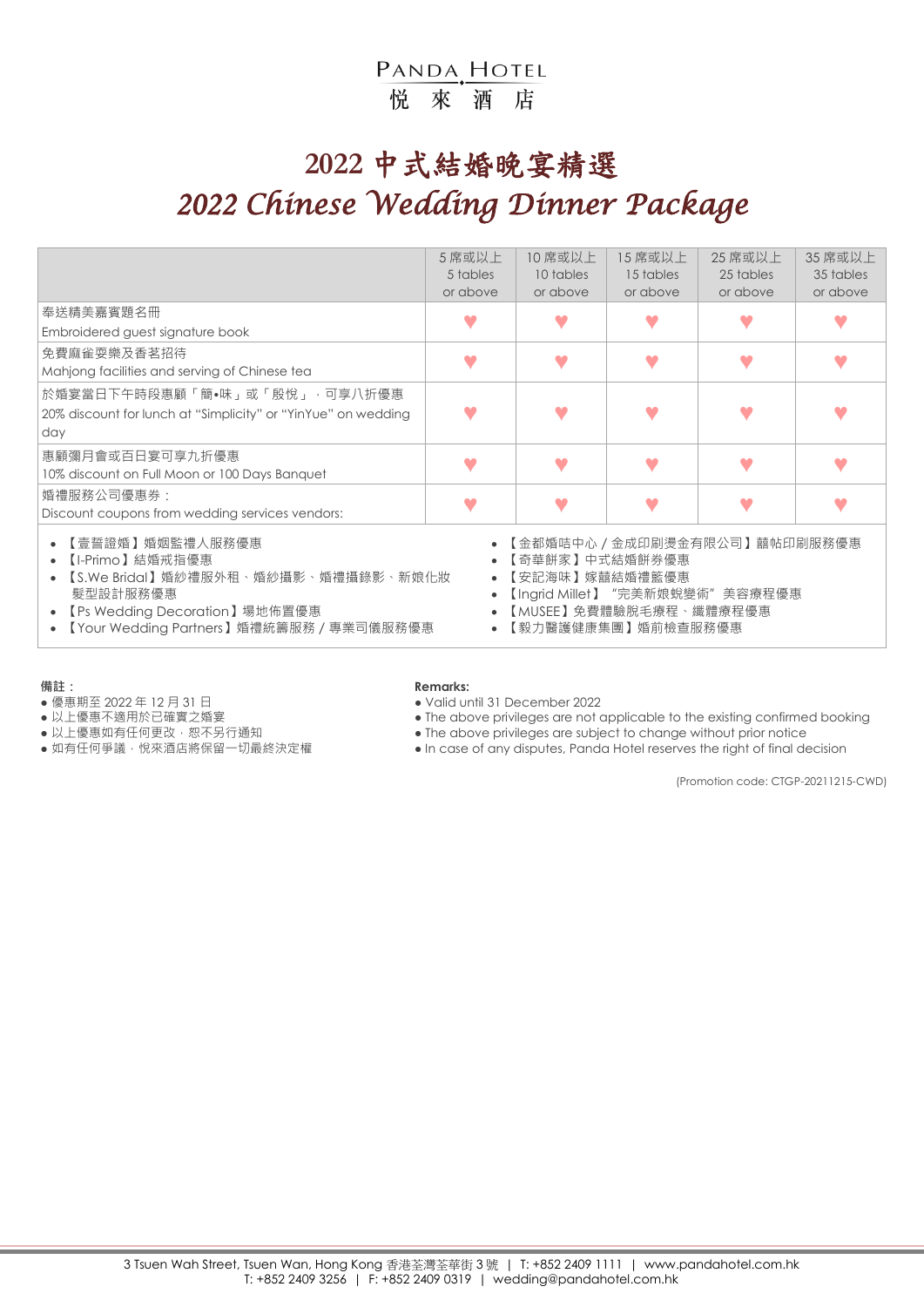#### PANDA HOTEL 悦 來 洒 店

### **2022** 佳偶天成宴 *2022 The Perfect Match Menu*

鴻運乳豬全體 Roasted Whole Suckling Pig

碧綠如意炒蝦球 Sautéed Prawn with Elm Fungus and Fresh Vegetable

芝士百花炸釀蟹拑 Deep-fried Crab Claw Stuffed with Minced Shrimp and Cheese

金玉滿堂 Braised Bamboo Pith and Mixed Vegetables with Gold Leave

姬松茸螺頭燉鳳凰 或 瑤柱海皇燴燕窩 Double-boiled Chicken Soup with Matsutake Mushroom and Sea Whelk or

Braised Bird's Nest Soup with Conpoy and Assorted Seafood in Broth

翡翠金錢鮮鮑片 Braised Sliced Abalone with Black Mushroom with Vegetable

> 清蒸海老虎斑 Steamed Whole Tiger Garoupa

南乳吊燒雞 Deep-fried Crispy Chicken in Preserved Bean Curd Sauce

> 太極鴛鴦炒絲苗 Fried Rice with Twin Sauce

蟹肉鮑汁炆伊麵 Braised E-fu Noodle with Crab Meat in Abalone Sauce

> 冰花馬蹄露 Sweetened Water Chestnut with Egg

鴛鴦美點 (桂花糕拼合桃酥) Chinese Petit Four (Osmanthus Pudding and Chinese Walnut Cookie)

> 每席 **HK\$8,880** per table (星期一至五 Monday to Friday)

每席 **HK\$9,880** per table (星期六、日及公眾假期Saturday, Sunday and Public Holidays)

另須加一服務費 All prices are subject to 10% service charge 供 10-12 位享用 For 10-12 persons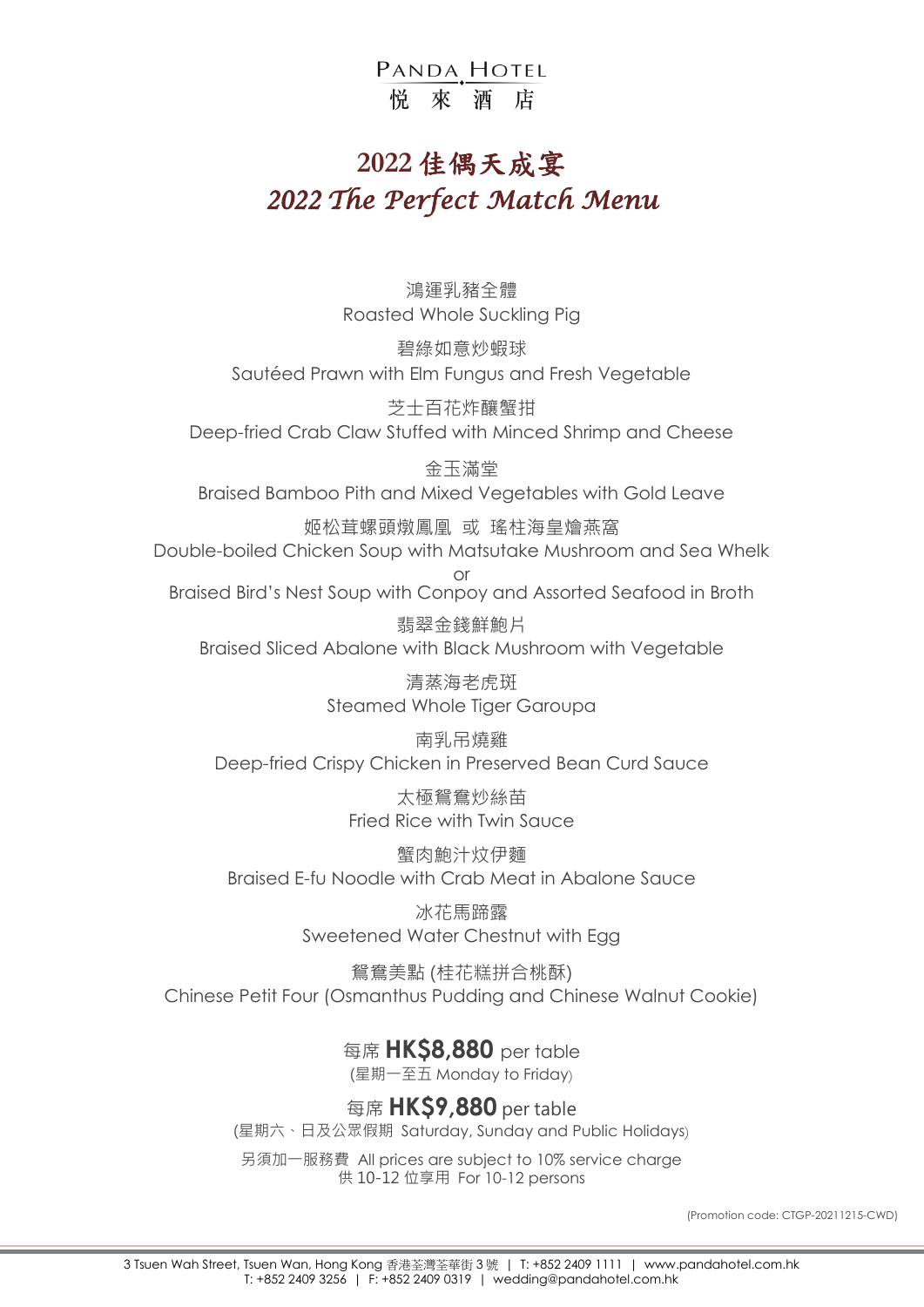PANDA HOTEL 悦 來 洒 店

## **2022** 天賜良緣宴 *2022 The Heavenly Heart Menu*

鴻運乳豬全體 Roasted Whole Suckling Pig

如意百合炒蝦球 Sautéed Prawn with Lily Bulb and Elm Fungus

多子玉環瑤柱甫 Braised Marrow Stuffed and Garlic with Whole Conpoy

黑松菌百花炸蟹拑 Deep-fried Crab Claw with Shrimp Paste and Black Truffle

紅燒竹笙雞絲翅 或 姬松茸螺頭燉鳳凰 Braised Shark's Fin Soup with Shredded Chicken and Bamboo Pith in Broth or

Double-boiled Chicken Soup with Matsutake Mushroom and Sea Whelk

碧玉紅燒原隻八頭湯鮑魚 Braised Whole Abalone with Winter Melon

> 清蒸海老虎斑 Steamed Whole Tiger Garoupa

> 桂花陳酒脆皮雞 Crispy Chicken in Chinese Wine

> > 黃金帶子炒絲苗 Fried Rice with Scallop

上湯水餃生麵 Noodles with Dumplings in Superior Soup

合桃露湯圓 Sweetened Walnut Cream with Glutinous Rice Dumplings

鴛鴦美點 (紅豆糕拼合桃酥) Chinese Petit Four (Red Bean Pudding and Chinese Walnut Cookie)

> 環球果碟 Fresh Fruit Platter

每席 **HK\$9,880** per table

(星期一至五Monday to Friday)

每席 **HK\$11,080** per table

(星期六、日及公眾假期Saturday, Sunday and Public Holidays)

另須加一服務費 All prices are subject to 10% service charge 供 10-12 位享用 For 10-12 persons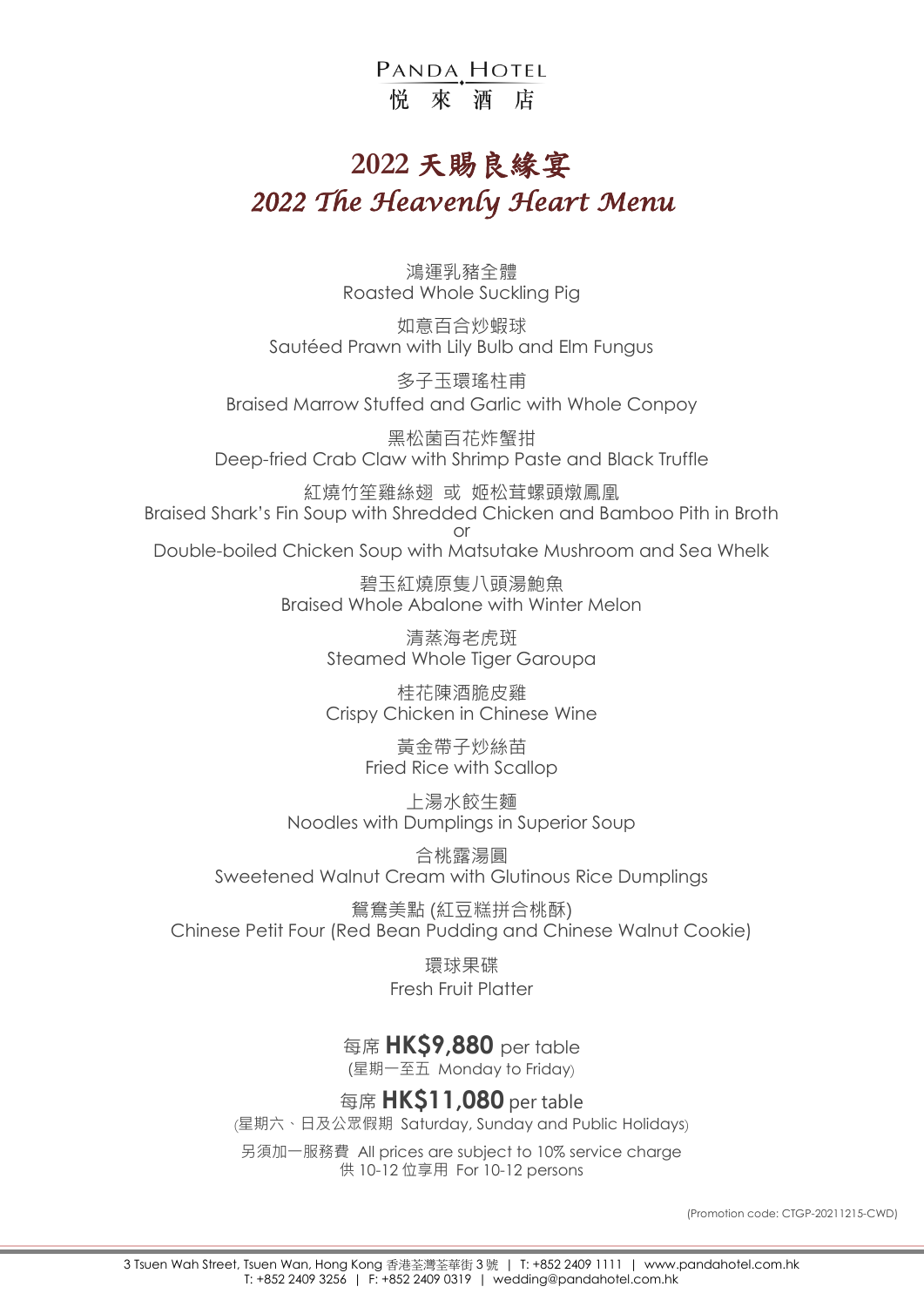PANDA HOTEL 悦 來 洒 店

## **2022** 百年好合宴 *2022 The Eternal Love Menu*

鴻運乳豬全體 Roasted Whole Suckling Pig

碧綠百合帶子炒蝦球 Sautéed Prawn and Scallop with Lily Bulb and Vegetable

發財多子玉環宗谷元貝 Braised Conpoy Stuffed and Garlic with Sea Moss

鵝肝百花炸蟹拑 Deep-fried Crab Claw stuffed with Goose Liver

紅燒竹笙蟹肉翅 或 羊肚菌螺頭燉鳳凰 Braised Shark's Fin Soup with Crab Meat and Bamboo Piths or

Double-boiled Chicken Soup with Morel Mushroom and Sea Whelk

六頭原隻鮑魚扣刺參 Braised Whole Abalone (6 heads) with Stichopus Japonicus

> 清蒸東星斑 Steamed Fresh Spotted Garoupa

黑松露菌醬燒雞 Crispy Chicken with Black Truffle Sauce

櫻花蝦海鮮炒絲苗 Fried Rice with Assorted Seafood and Sakura Shrimp

上湯煎粉粿 Pan-fried Dumpling served in Superior Soup

蓮子桂花湯圓 Sweetened Osmanthus with Glutinous Rice Dumpling and Lotus Seed

鴛鴦美點 (椰果糯米糍拼合桃酥) Chinese Petit Four (Coconut Glutinous Rice Dumplings and Chinese Walnut Cookie)

> 環球果碟 Fresh Fruit Platter

每席 **HK\$12,080** per table

(星期一至五 Monday to Friday)

每席 **HK\$13,980** per table

(星期六、日及公眾假期 Saturday, Sunday and Public Holidays)

另須加一服務費 All prices are subject to 10% service charge 供 10-12 位享用 For 10-12 persons